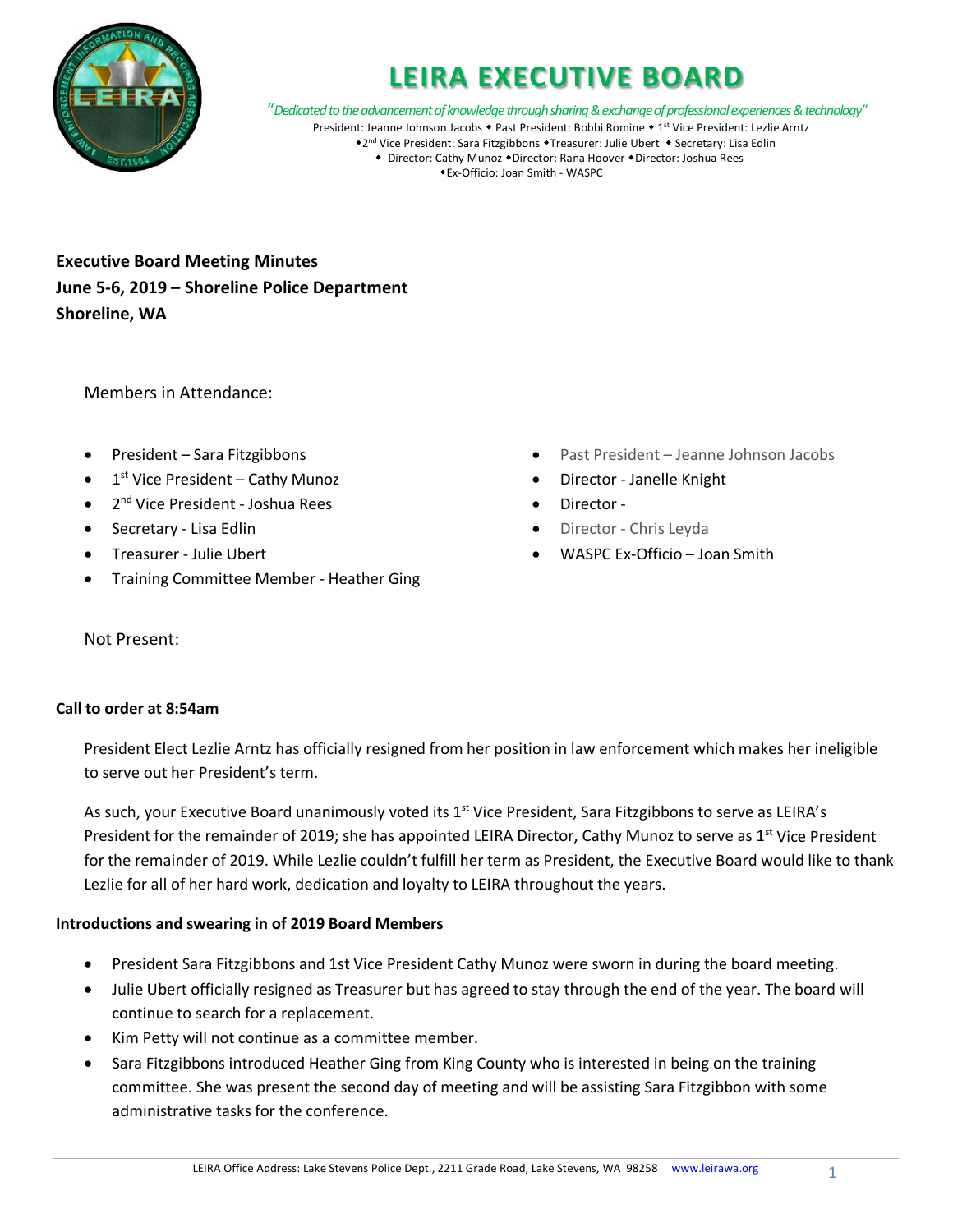

"*Dedicated to the advancement of knowledge through sharing & exchange of professional experiences & technology"*

President: Jeanne Johnson Jacobs • Past President: Bobbi Romine • 1st Vice President: Lezlie Arntz \*2<sup>nd</sup> Vice President: Sara Fitzgibbons \*Treasurer: Julie Ubert \* Secretary: Lisa Edlin • Director: Cathy Munoz • Director: Rana Hoover • Director: Joshua Rees Ex-Officio: Joan Smith - WASPC

## **Call for additional agenda items**

- Regional Training Board decided that no additional trainings would be scheduled for 2019. The board discussed 2020 regional training. The goal is to have trainings announced at the 2019 Conference.
- LEIRA Business Cards Each Board Member was given a stack of business cards.
- "Branding" the LEIRA letterhead was discussed.
- Rana Hoover's involvement with LEIRA Overall consensus is that the board appreciates the work she has contributed. Moving forward we would not be able to utilize her assistance due to her re-location.

## **Meeting minutes from January 29-30, 2019 @Marcus Whitman, Walla Walla**

• Julie Ubert provided current financial Julie Ubert motioned to approve the 2019 Winter E-board meeting minutes and Chris Leyda seconded the motion. The minutes were unanimously approved as distributed.

## **Treasurer's Report**

- Julie Ubert provided current financial report. (See attached)
- Julie discussed the report and explained the increase in revenue for 2019 was due to the 2019 Conference.
- There has been an increase in our membership, specifically the Property and Evidence.
- Julie Ubert is in the process of canceling the PayPal and GovQA accounts. We are in the process of transitioning to paperless QuickBooks program. Initially there will be some work to set up the program, but QuickBooks is a user-friendly program.
- Business license will need to be updated for State Auditor.
- Janelle Knight motioned to accept the financial report and Josh Rees 2<sup>nd</sup> the motion and it was unanimously approved as distributed.

## **WASPC Conference**

• Jeanne Jacobs Johnson and Sara Fitzgibbons attended the WASPC conference and networked among the attendees. Both feel it is important to continue the partnership with WASPC.

## **E-Board Clothing**

- LEIRA jackets were distributed to current Board members by Janelle K.
- Discussion of having promotional shirts for upcoming trainings/conference.

# **BREAK 10:15am – 10:30am**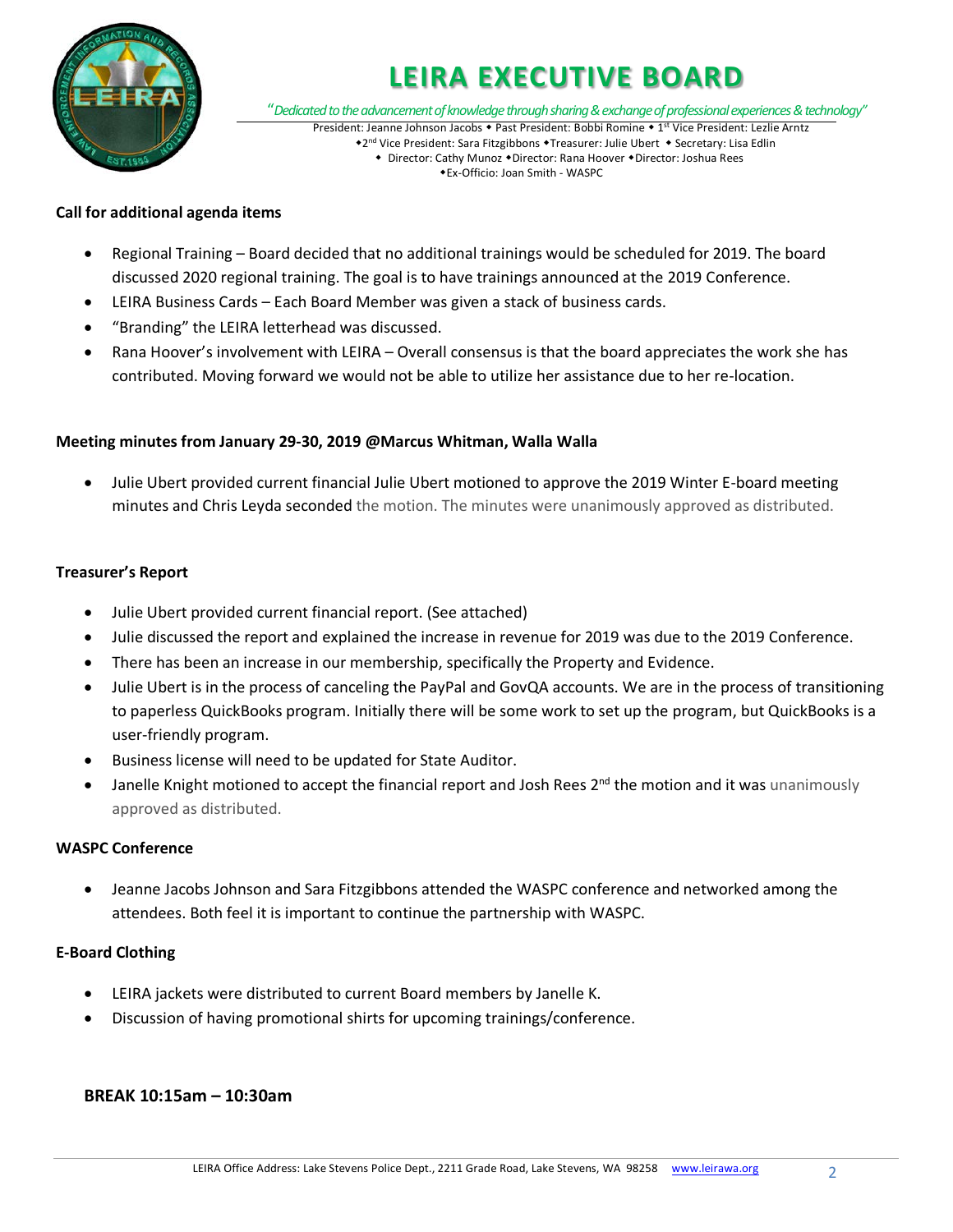

"*Dedicated to the advancement of knowledge through sharing & exchange of professional experiences & technology"*

President: Jeanne Johnson Jacobs • Past President: Bobbi Romine • 1st Vice President: Lezlie Arntz \*2nd Vice President: Sara Fitzgibbons \*Treasurer: Julie Ubert \* Secretary: Lisa Edlin • Director: Cathy Munoz • Director: Rana Hoover • Director: Joshua Rees

#### Ex-Officio: Joan Smith - WASPC

## **Open Issues**

- A photograph of the current E-board Officers was taken today for the website and conference packet.
- The secretary will send out a copy of the completed meeting minutes the week following and include the action items highlighted in red font.
- Julie may have a contact interested in a Director position and Sara will get in touch and send an email.
- Julie brought up for discussion Board Members attending the CLEARS Conference and does it still benefit us to attend. The overall decision at this time is we will not be attending the CLEARS conferences. We will revisit in the future.
- 2020 Regional training to potentially be in March and hosted on the West side.
- The E-board has decided that in lieu of gifts or flowers for unforeseen events, such as a death or hospitalization the E-board will acknowledge with a LEIRA generic card.
- Walla Walla will have several employees to attend each day of training, we will make an exception for Walla Walla to have their members attend training as they wish.

## **By Laws**

- The Bylaws on our LEIRA website and OneDrive need to be updated and organized. Janelle Knight has volunteered to organize the file folders. Chris Leyda & Julie Ubert discussed their preferences with the board and Janelle will report back before the next meeting.
- Research language to update the bylaw in section 4, article III.
- Discussion of changing section 4, Article III of Bylaws to allow more than one member from the same agency to represent on the E-board. In the event the President must appoint someone to fill a vacant position a ballot needs to be sent out to the membership. It was decided not to propose an amendment to the bylaws at this time.
- Discussion about the retention rules for OneDrive?

# **E-Board Election/Nomination**

## Sara Fitzgibbons

Creating Nomination Ballot – Mail out through Memberclicks by the end of July 2019. (See attached)

Jeanne Johnson Jacobs

Must notify/email members the Ballot 30 days prior to business meeting (August 22, 2019)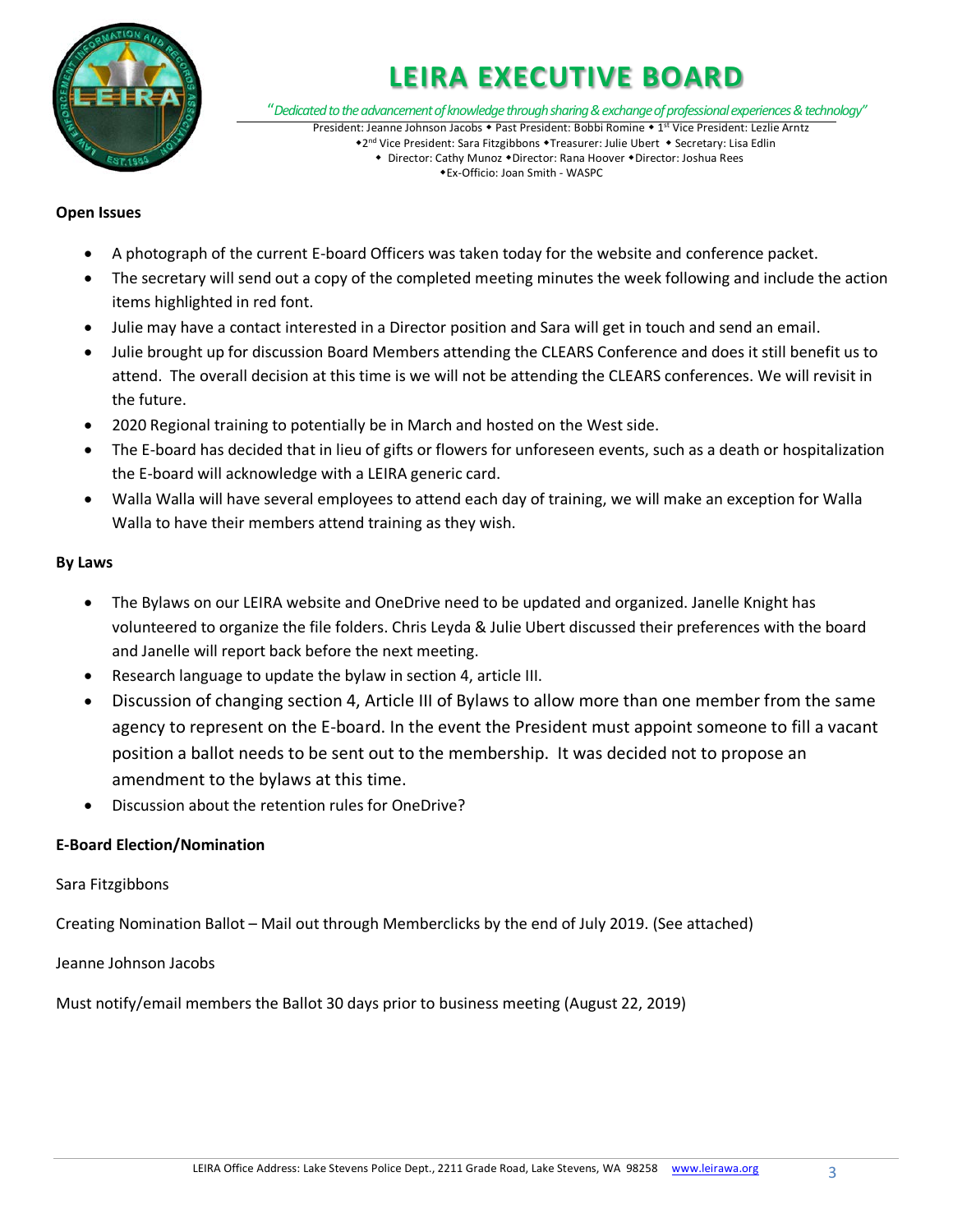

"*Dedicated to the advancement of knowledge through sharing & exchange of professional experiences & technology"*

President: Jeanne Johnson Jacobs • Past President: Bobbi Romine • 1st Vice President: Lezlie Arntz \*2<sup>nd</sup> Vice President: Sara Fitzgibbons \*Treasurer: Julie Ubert \* Secretary: Lisa Edlin + Director: Cathy Munoz + Director: Rana Hoover + Director: Joshua Rees

Ex-Officio: Joan Smith - WASPC

## **MemberClicks**

- Cathy Munoz will take the lead on the MemberClicks project.
- Cathy Munoz has been working with Tim @ MemberClicks to update some and fix some of the issues.
- Questions sent to Tim about issues with the website;
	- o Permissions? Cathy Munoz needs to have the highest level of permission as she will be maintaining the website.
	- o How are customers able to get through the sign up/invoice process without completing all fields? A patch will be applied to fix that issue.
	- o How to export the data entered into a report? HTML Editor, watch the video provided by Memberclicks
	- o How to edit information that was imported on the initial startup?
	- o How to create a roster (profile list) of all registered attendees for the sponsors?
	- o Training/Website Maintenance for future date.

## **LEIRA Scholarship**

- The board received one application for the Wanda Wareham Scholarship.
- Jeanne Johnson Jacobs made a motion for the scholarship to be awarded to Juana Escobar from Brewster Police Department, Janelle Knight 2nd the motion and it passed unanimously.
- Notify Juana Escobar about the Award and send out an announcement through Memberclicks.

## **Regional Training**

- Beginner & Advanced Public Disclosure Reports- July 2019
- Evidence Training Potentially in March 2020

Chris Leyda made a motion to adjourn meeting at 4:18pm and Josh Rees 2<sup>nd</sup> the motion and it passed unanimously.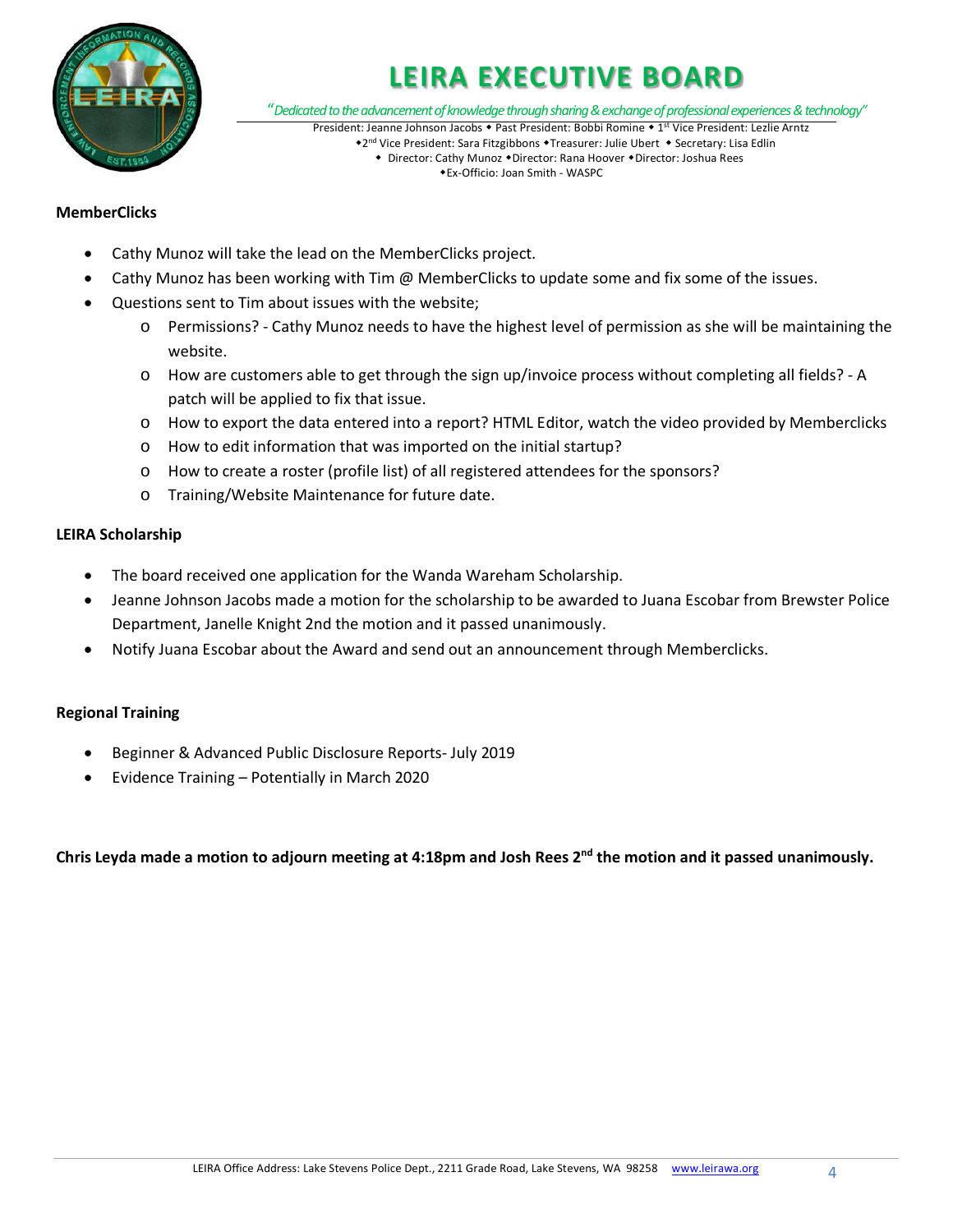

"*Dedicated to the advancement of knowledge through sharing & exchange of professional experiences & technology"*

President: Jeanne Johnson Jacobs • Past President: Bobbi Romine • 1st Vice President: Lezlie Arntz \*2nd Vice President: Sara Fitzgibbons \*Treasurer: Julie Ubert \* Secretary: Lisa Edlin • Director: Cathy Munoz • Director: Rana Hoover • Director: Joshua Rees Ex-Officio: Joan Smith - WASPC

**Thursday, June 6, 2019 at 8:19am**

## **Call the meeting to Order**

## **2019 Fall Conference**

• Cathy Munoz made a motion to purchase 2019 LEIRA pins and Josh Reese seconded the motion and it passed unanimously. Sara F.

## **Vendor Information**

- Chris Leyda sent out roughly a dozen letters to potential sponsors. (PRI, GovQA, New World, Permitium, Qless, Imagent, Mark43 Axon, Net Transcripts & Tyler Technologies).
- Updated the Sponsorship list is in the OneDrive (See attached)
	- o Three Gold Sponsors \$1500
		- **Permittium, PRI & Tyler Technologies**
	- o One Silver Sponsor \$1000
		- **Image Net**
	- o Two Bronze Sponsors \$500
		- WestTec & GovQ

**Gold** \$1500

- Premium company booth at the conference
- Company logo printed on conference materials (Please provide a digital image of logo)
- Company logo and advertisement on LEIRA web site with link to company site
- Conference attendance roster
- LEIRA Membership Directory
- Special acknowledgement during the opening ceremony
- Plaque recognizing Gold sponsorship presented at the annual conference
- One free pass to the networking event
- Invitation to the Welcome Reception (Rooftop Terrace)
- Speaking opportunity at one lunch service or networking event
- One lunch per day for one person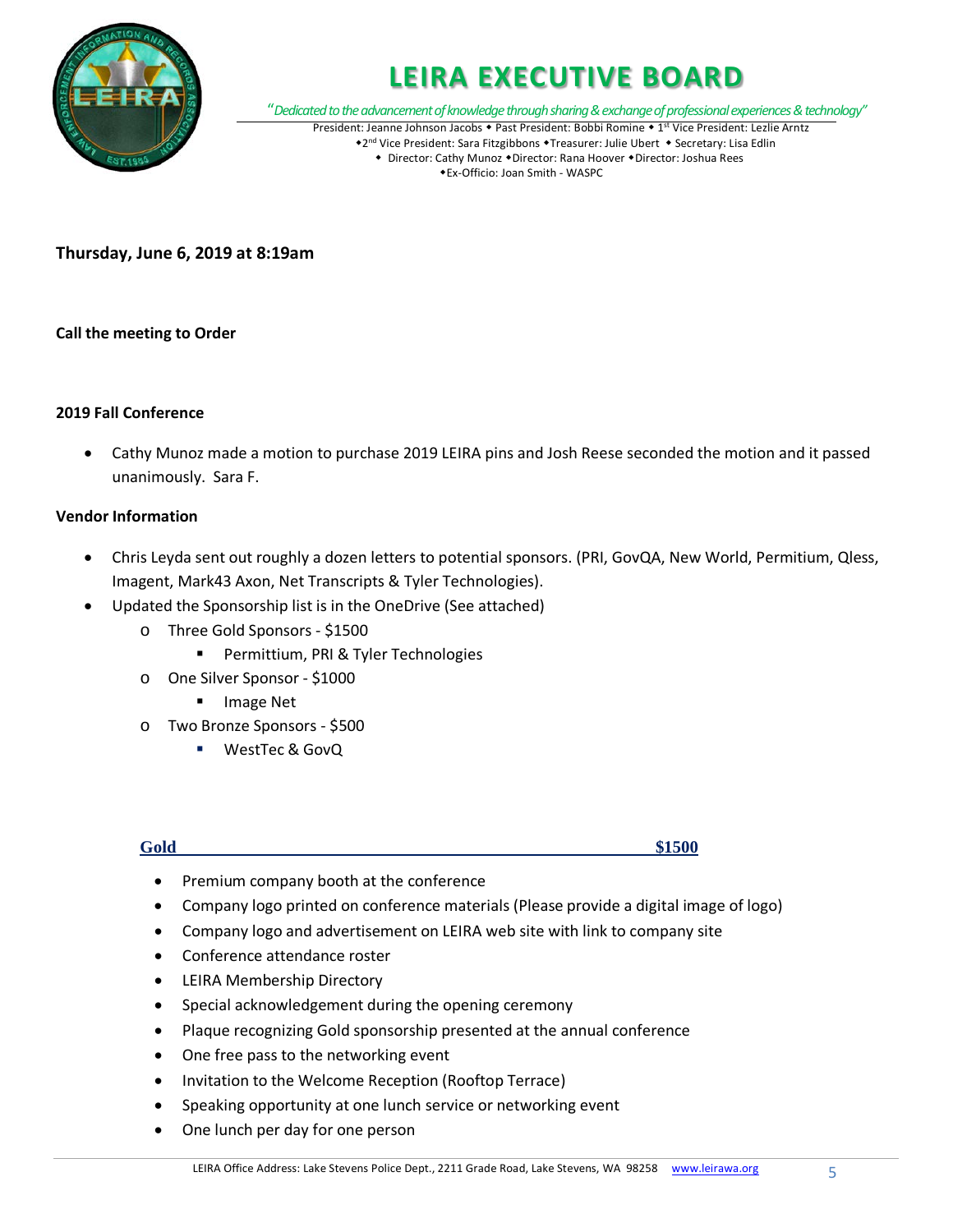

"*Dedicated to the advancement of knowledge through sharing & exchange of professional experiences & technology"*

President: Jeanne Johnson Jacobs • Past President: Bobbi Romine • 1st Vice President: Lezlie Arntz \*2<sup>nd</sup> Vice President: Sara Fitzgibbons \*Treasurer: Julie Ubert \* Secretary: Lisa Edlin

• Director: Cathy Munoz • Director: Rana Hoover • Director: Joshua Rees Ex-Officio: Joan Smith - WASPC

**<u>Silver \$1000</u>** 

- Company booth at the conference
- Company logo printed on conference materials (Please provide a digital image of logo)
- Company logo on LEIRA web site with link to company site
- Conference attendance roster
- One free pass to the networking event
- Invitation to the Welcome Reception (Rooftop Terrace)
- One lunch per day for one person

## **Bronze** \$500

- Company booth at the conference
- Company logo printed on conference materials (Please provide a digital image of logo)
- Company logo on LEIRA web site
- One lunch per day for one person

## **Conference Budget Discussion**

- Discussions about the DOC tour and the capabilities of their services.
- Kevin from the DOC office is researching sponsoring and/or discounting their services.
	- o Conference programs (Letter size) will cost roughly \$250
- Conference materials will be emailed to the registered members.
- Kontos Winery not charging to use their facility but recommended we pay \$900 for the live entertainment.
- MW Hotel will provide heavy appetizers for Kontos Networking event.

## **Future Topics to Discuss**

- Membership Chair
- Future goals to send out Welcome Packet.
- Update Standing Rules
- Re-visit Web issues
- Scholarships

\*Attachments should include the Treasurer's report, Budget Worksheet, Conference Schedule & Nomination Ballots.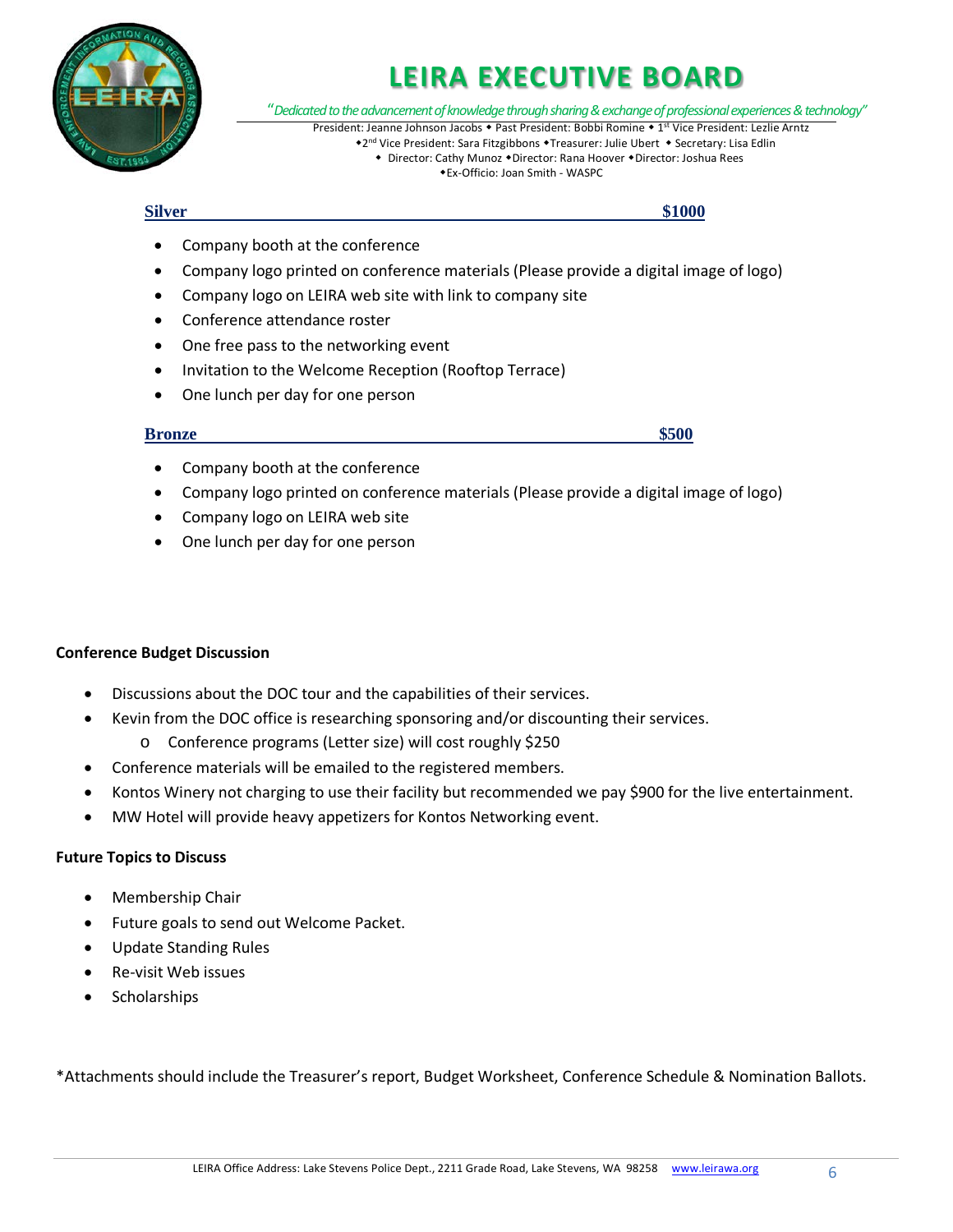

"*Dedicated to the advancement of knowledge through sharing & exchange of professional experiences & technology"*

President: Jeanne Johnson Jacobs • Past President: Bobbi Romine • 1st Vice President: Lezlie Arntz \*2<sup>nd</sup> Vice President: Sara Fitzgibbons \*Treasurer: Julie Ubert \* Secretary: Lisa Edlin • Director: Cathy Munoz • Director: Rana Hoover • Director: Joshua Rees Ex-Officio: Joan Smith - WASPC

The next general meeting will be September  $23<sup>rd</sup>$  at Marcus Whitman from 10am – 5pm.

**Motion to adjourn meeting at** *11:42am* **by President Sara Fitzgibbon and motion 2nd by Jeanne Johnson Jacobs, unanimously passed.**

# **Draft Conference Schedule**

• Early Registration – Josh contacting Patty about setting up the registration & vendor booths with the banners etc..

## **Monday September 23**

Executive Board Meeting Tuesday, September 23rd at 10AM - 1PM

## **Tuesday September 24**

- 0630-0800 Breakfast for Marcus Whitman Guest (staying the night of 9/23)
- 0700-1500 Registration Open/Vendor Visits
	- o Collect & Inventory the door prize baskets.
- 0800-0845 Opening Ceremony –Ballroom
	- o Colors –ROTC?
	- o Pledge of Allegiance/National anthem
	- o Chief of Police Walla Walla PD
	- o Introduction of the LEIRA E-board
	- o LEIRA President Sara Fitzgibbons
	- o Introduce sponsors

*Remember to arrive 15 minutes prior to start time.*

- 0900-1700 (Julie ) 1: PRI-Managing Police Records Ed Claughton
- 0900-1700 ( Josh ) 2: Property & Evidence Janelle Knight & Mary Sellars
- 0900-1700 (Jeanne) 3: NICS/WSP Joint Training Lynn White & FBI via teleconference

## *Remember to draw tickets for the door prize in each class.*

- 1200-1300 Taco Tuesday Lunch Provided & LEIRA Business Meeting
	- o Sponsors will be introduced during the lunch hour and have 5 minutes to address the members.
	- o LEIRA Business Meeting